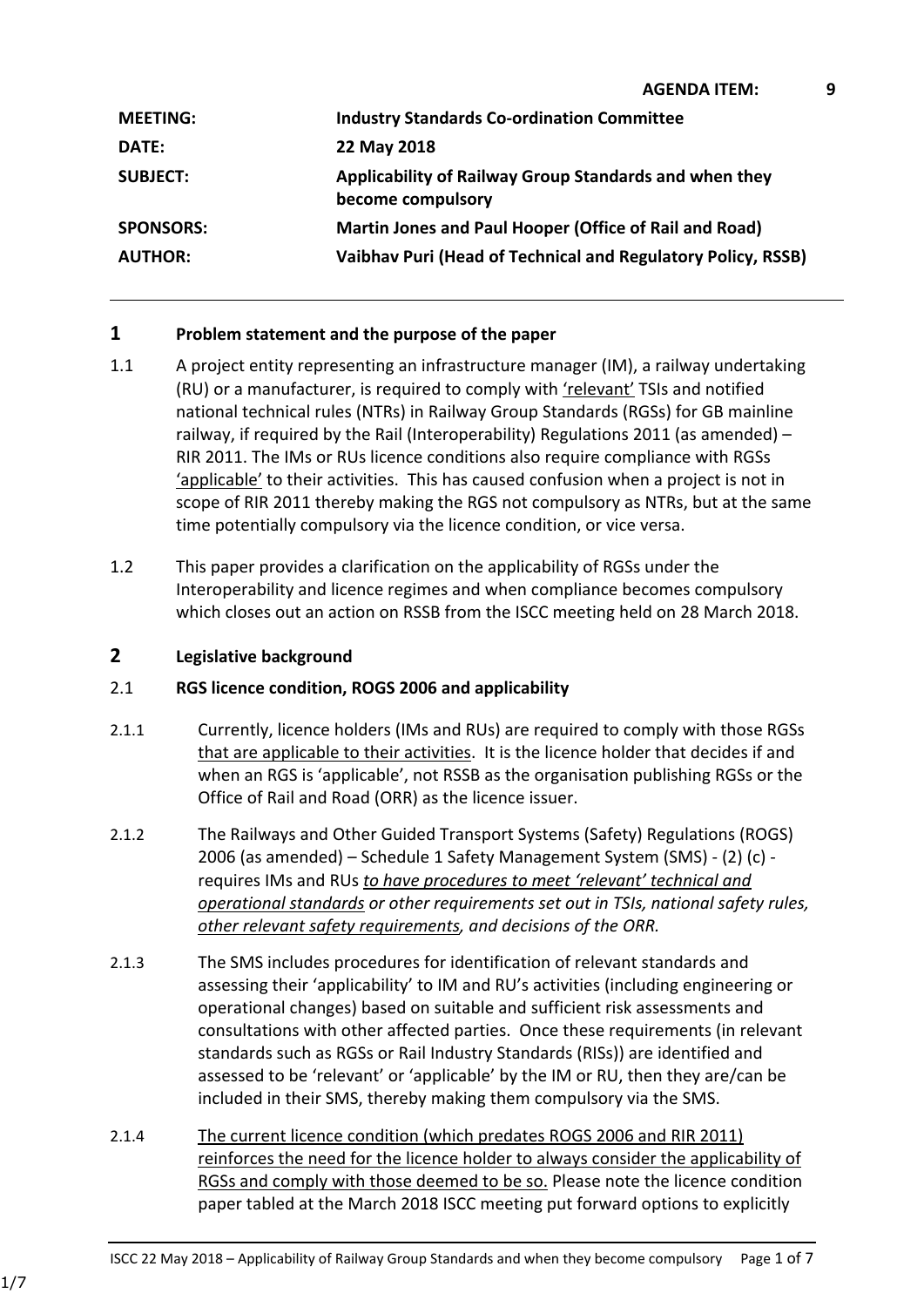extend this applicability assessment to other standards beyond RGSs such as RISs. Although it is ORR's view that ROGS 2006 already requires consideration of all relevant standards.

2.1.5 **Conclusion:** 'Applicability' in the licence condition does not equate to 'compulsory in all circumstances', and the imposition of the RGS is via the SMS once the duty holder decides the RGS includes a safety requirement that they wish to implement. If they do something different then that needs to be recorded as per their SMS based on a risk assessment and consultation. Simply put, the terms "relevant" in the legislation and "applicable" in the licence condition are broadly analogous.

### 2.2 **Scope of RGSs as National Rules and Interoperability**

- 2.2.1 The RGS Code (approved by the ORR) limits the scope of RGSs to only those requirements that the law allows Government or regulators to impose as mandatory rules, namely requirements meeting the criteria of:
	- a) National Technical Rules (NTRs) as set out in the Railway Interoperability Directive (Directive 2008/57/EC), or
	- b) National Safety Rules (NSRs) as set out in the Railway Safety Directive (Directive 2004/49/EC) – there are no RGSs in this category anymore as obligations are already covered by existing domestic and EU legislation.
- 2.2.2 The scope of NTRs has been extensively discussed in multiple previous papers to ISCC so is not elaborated on in this paper. As a summary, they are limited to open points and specific cases in TSIs; derogations from TSIs (currently there are no RGSs in this area) and those needed for technical compatibility with legacy non-TSI conform structural subsystems. NTRs in this context only apply to mainline subsystems (DfT and ORR publish list of exclusions relevant to interoperability and safety regulations respectively).
- 2.2.3 As RGSs are imposed by regulation (via the ORR-issued licence) on those operating the railway, they are considered 'national rules' and consequently can only be imposed if meeting scope conditions (in 2.2.2) for NTRs (or theoretically, the conditions for NSRs).
- 2.2.4 Furthermore, NTRs in RGSs only apply to the GB mainline railway network (a subset of the mainline) which excludes any railway in Northern Ireland; the dedicated high-speed railway between London St Pancras International Station and the Channel Tunnel; and the Channel Tunnel<sup>1</sup>.
- 2.2.5 Article 17(3) of Directive 2008/57/EC requires member states to draw up, for each subsystem, a list of the technical rules in use for implementing the essential requirements and notify this list to the European Commission.
- 2.2.6 RIR 2011 (as amended) defines Notified NTRs (NNTRs) as the standards, technical specifications and technical rules in use in the United Kingdom which have been

<sup>&</sup>lt;sup>1</sup> Although of course these networks can, and in some cases do, adopt the content of RGSs as part of their company standards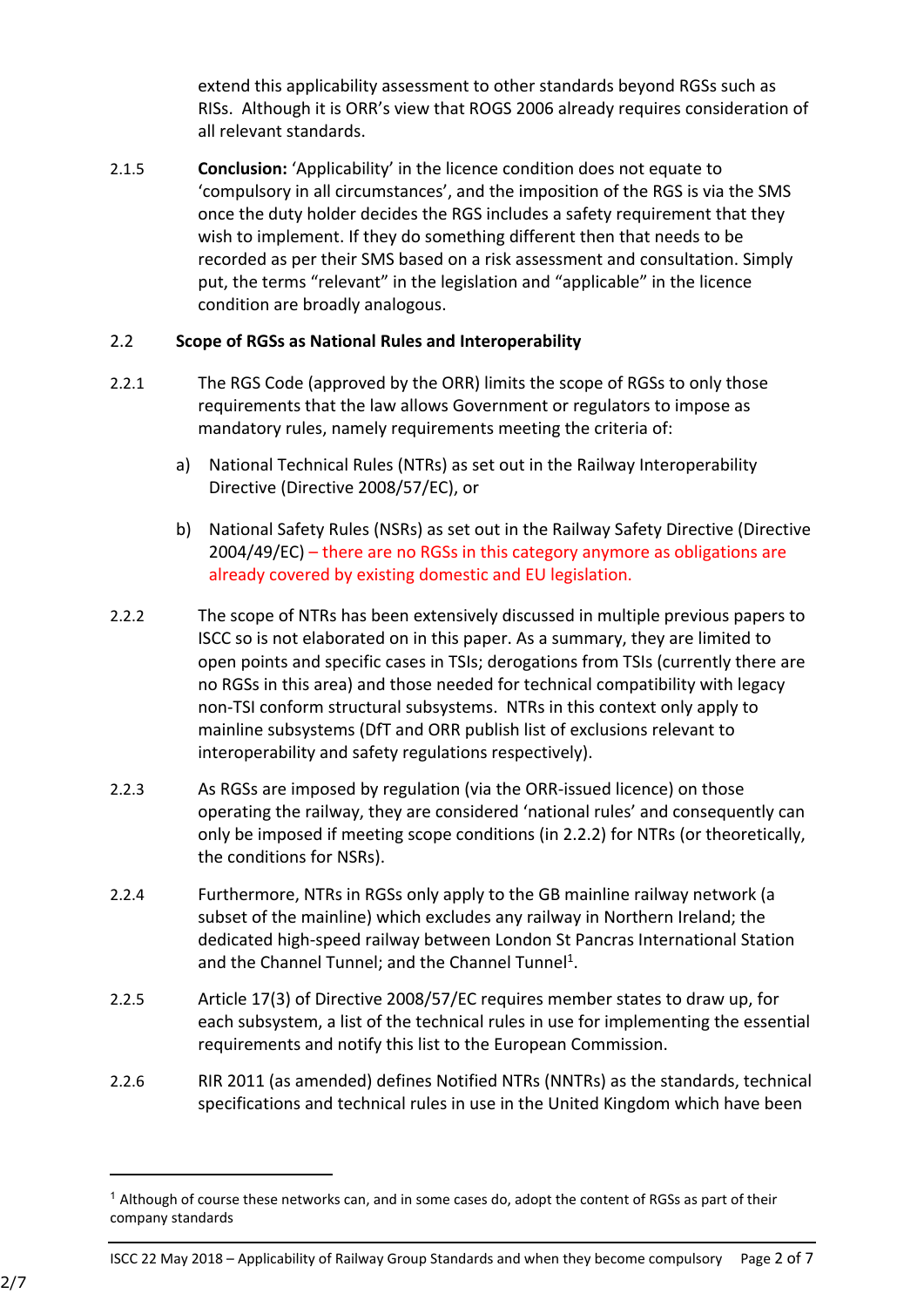notified by the Secretary of State to the Commission to meets its obligations under the relevant Directives.

- 2.2.7 For the GB mainline railway network, as RGSs change or as new RGSs are created or withdrawn, RSSB sends a list of RGSs (identifying the relevant sections pertinent to the category of national rules or technical parameters) to the DfT for notifying the NTRs to the Commission. The list of NNTRs for the GB mainline railway system can be accessed on the DfT website.
- 2.2.8 In conjunction with demonstrating conformity with relevant TSI requirements, the RGS requirements in the DfT list as NTRs can be used (by showing conformity with) by the project entity (who may be representing the IM or RU) to demonstrate that a new, renewed or upgraded subsystem<sup>2</sup> (or a vehicle as a set of integrated subsystems) is capable of meeting the essential requirements, and apply to gain authorisation from the ORR as the National Safety Authority (NSA).
- 2.2.9 If a project wishes to do something different to the NTR then instead of seeking dispensation from the DfT, the project can use the RSSB deviation process to demonstrate that alternative means still meets the essential requirements and include the evidence with the technical file<sup>3</sup>.
- 2.2.10 **Conclusion:** If authorisation under RIR 2011 (as amended) is not required, then the need to demonstrate conformity with TSIs and NNTRs in RGSs to the ORR as the NSA under interoperability legislation is not compulsory. However, this does not obviate the RU or IM's duties under ROGS 2006 (in particular the abovementioned SMS requirements, the use of the CSM risk assessment and/or the risk assessment requirements of Regulation 19) and other regulations.

# **3 'What is changing' and 'by how much' triggers whether an RGS is compulsory**

# 3.1 **What happens when the change being made is deemed to be new, upgrade or renewal?**

- 3.1.1 'Applicability' or 'relevance' is based on the subject of the RGS and how it relates to the subsystem being changed. Also, the change has to be part of the GB mainline railway for RGS requirements to apply either as NNTRs or under the licence requirement. There should be no confusion in these matters.
- 3.1.2 Changes to RGSs do not become compulsory retrospectively to existing railway subsystems. Therefore, assessment of applicability of an RGS is triggered only when a change is made to the subsystem as opposed to when a change is made to the RGS requirement<sup>4</sup>.
- 3.1.3 RIR 2011 (as amended) already sets out that demonstrating compliance with NNTRs is only required where a changed subsystem is new, upgrade or renewal, and requires authorisation from the ORR. In all other cases, it is a matter for the

<sup>2</sup> New, upgraded and renewed as defined in RIR 2011 (as amended)

<sup>&</sup>lt;sup>3</sup> See DfT's RIR 2011 helpnote on dispensations for more details: [https://assets.publishing.service.gov.uk/government/uploads/system/uploads/attachment\\_data/file/270602/d](https://assets.publishing.service.gov.uk/government/uploads/system/uploads/attachment_data/file/270602/dispensations.pdf) [ispensations.pdf](https://assets.publishing.service.gov.uk/government/uploads/system/uploads/attachment_data/file/270602/dispensations.pdf)

<sup>4</sup> Please note that the National Operations Publications such as the Rule Book (which is not an RGS or a national rule) are different as they are direct instructions to staff.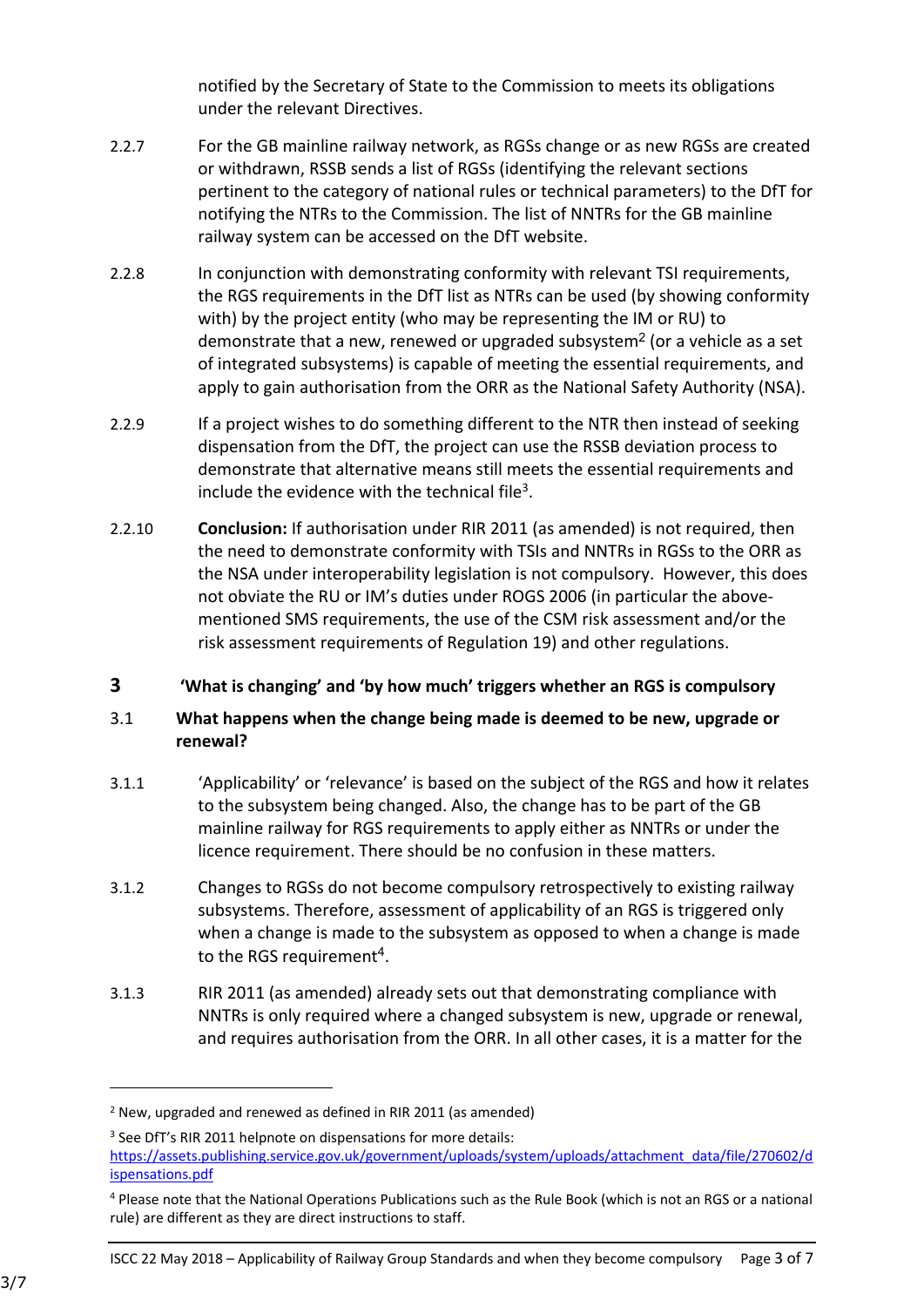licence holder to determine whether or not the change presents them with a reasonable opportunity to bring the subsystem into conformity with the latest RGS requirement. As ROGS 2006 makes clear, the basis of this determination should be the application of SMS procedures and a suitable and sufficient risk assessment.

3.1.4 **Conclusion:** As RGS requirements are drafted to serve the purpose of NNTRs, it would be reasonable for a licence holder to assume that unless the change to the subsystem is deemed to be 'new, upgrade or renewal' then compliance with the latest RGSs is not compulsory under the licence. However, where risk assessment demonstrates that it is reasonably practicable to reduce risks and improve safety by bringing the subsystem into compliance with the latest standards then this should be pursued. Where the change is 'new, upgrade or renewal' and requires an authorisation, RGSs as NNTRs become compulsory.

# 3.2 **What happens when the change being made is deemed to be minor (including a like-for like substitution)?**

- 3.2.1 For a minor change scenario (sometimes referred to as "below the bar" in terms of interoperability authorisation), ongoing compliance with TSIs, RGSs, etc to which a subsystem was designed is already required by ROGS 2006 (Schedule 1 – SMS –(2)(c)) that an IM and RU's SMS *must have procedures to ensure compliance with the requirements throughout the life-cycle of any relevant equipment or operation which is subject to the requirement in question.*
- 3.2.2 If a change is 'significant' under the Common Safety Method on Risk Evaluation and Assessment (CSM RA), then RGSs can still be used as 'Codes of Practice'. Equally, if the change is not significant, a risk assessment under Regulation 19 of ROGS 2006 may identify an RGS as relevant good practice. When considering 'like-for-like' substitution of equipment, risk assessment should always be proportionate to the scale and complexity of the activity being undertaken and the hazards involved (e.g. replacing seat covers on a passenger train compared to replacing a section of DC conductor rail).
- 3.2.3 **Conclusion:** For minor and/or non-significant changes (including like-for-like substitution), the licence holder must still manage the change and meet their legal obligations (such as those under ROGS 2006) through their SMS and must carry out suitable and sufficient risk assessments; consult affected parties; cooperate with other transport operator; and implement measures (which may be defined in RGSs, TSIs or Rail Industry Standards) to control any identified risk from hazards to an acceptable level.

### **4 How will the interpretation in this paper be reflected in formal guidance?**

- 4.1 The interpretation in this paper is consistent with the flowchart produced as part of the ISCC workshop on standards in 2017 which can be used to communicate how RGSs apply. A simplified version addressing RGS applicability is provided in Annex A.
- 4.2 Additionally, RSSB will review and update the application section of RGSs to reflect clarification in this paper. ORR as part of the wider review of the licence conditions will review and, where necessary, update any relevant guidance.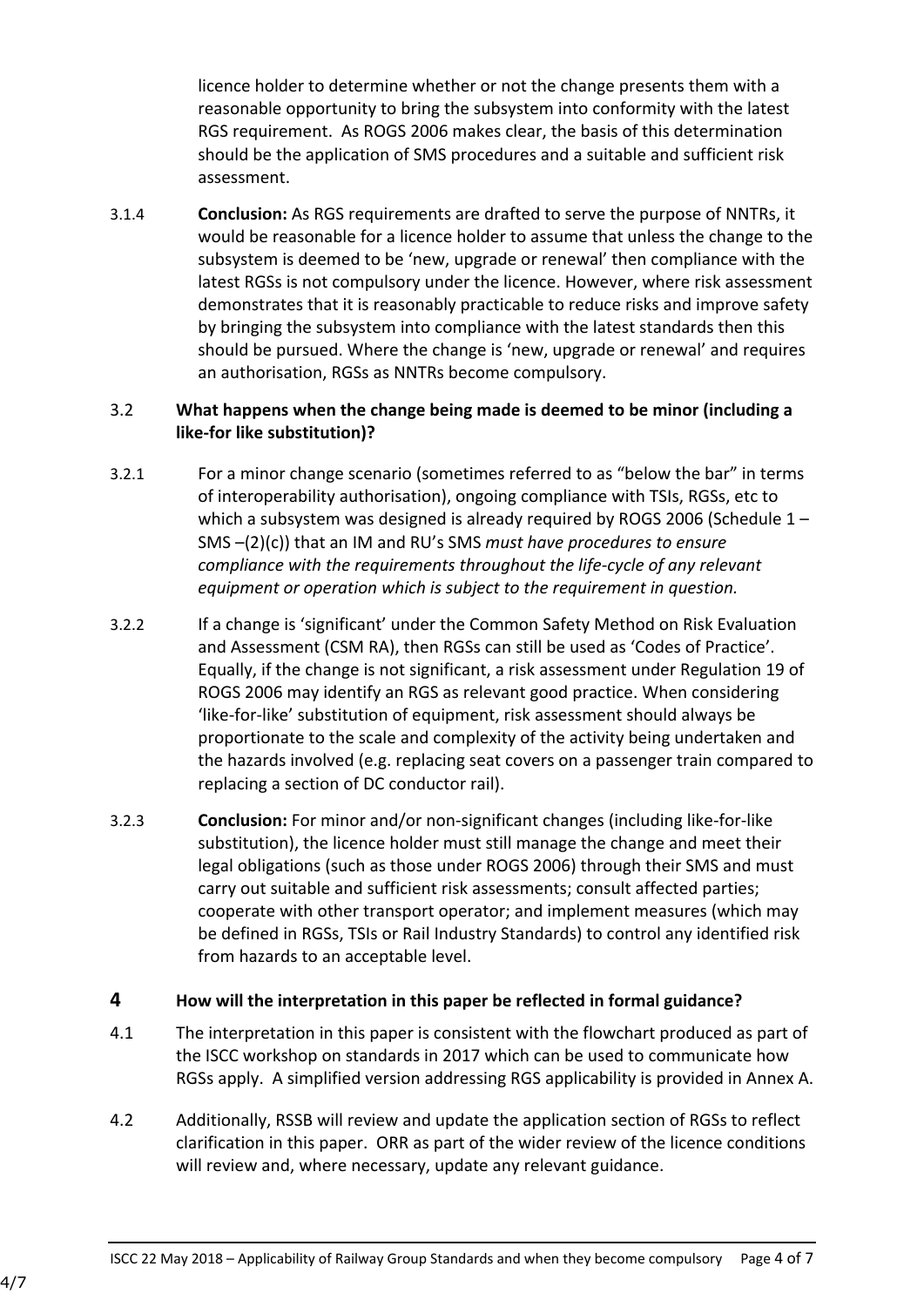### **5 Recommendations**

- 5.1 ISCC is asked to:
	- **NOTE** the interpretation and advice set out in the paper
	- **NOTE** RSSB's commitment to review and update the application section of RGSs to be aligned with the interpretation and advice
	- **NOTE** ORR's commitment to, if necessary, review and update relevant guidance as part of the licence condition review
	- **COMMUNICATE** the advice in the paper to their constituents
	- **DISCUSS and IDENTIFY** how RSSB can aid ISCC members in any communication with constituents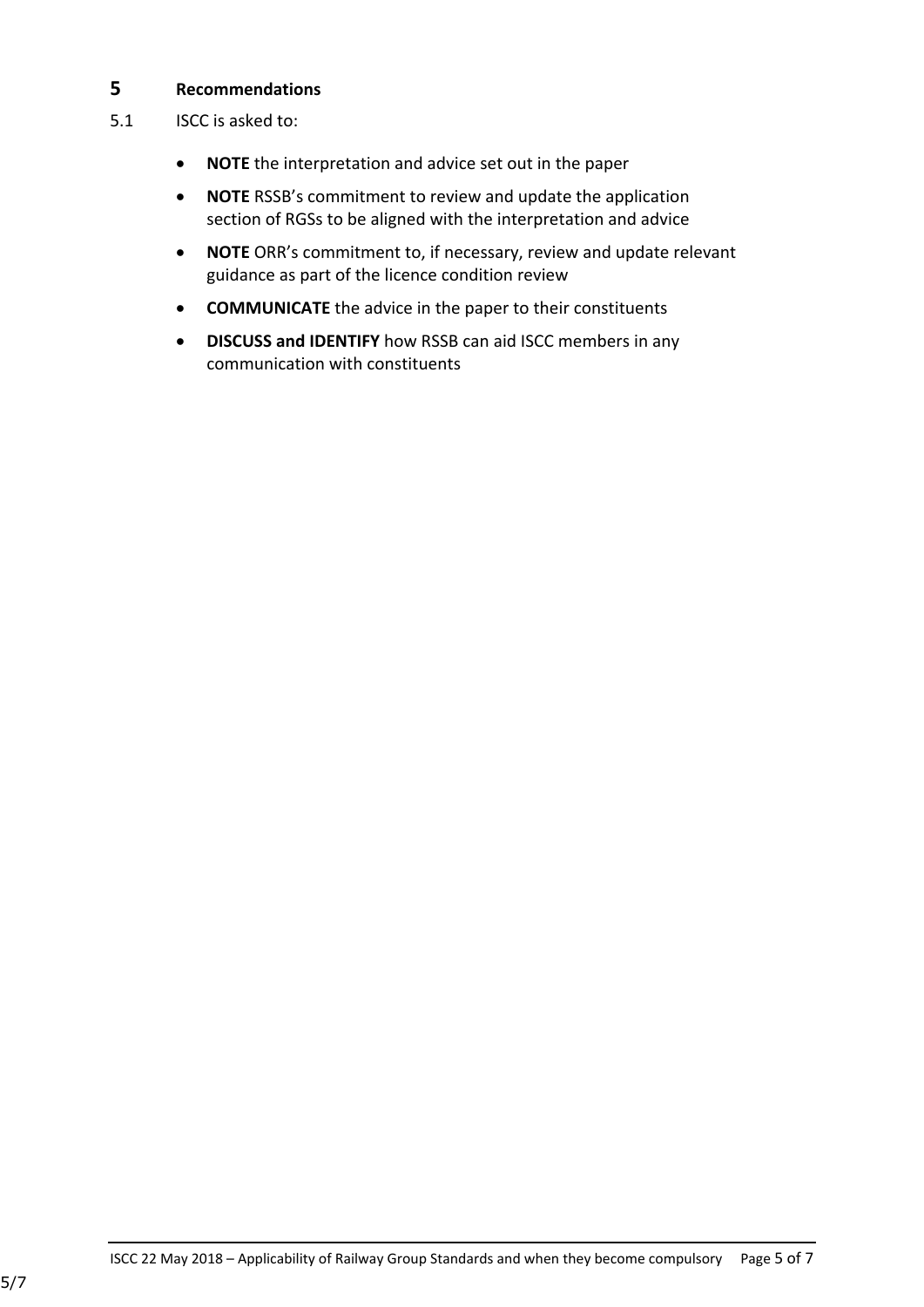**Annex A: Assessing how to use RGSs depending on the change being made**